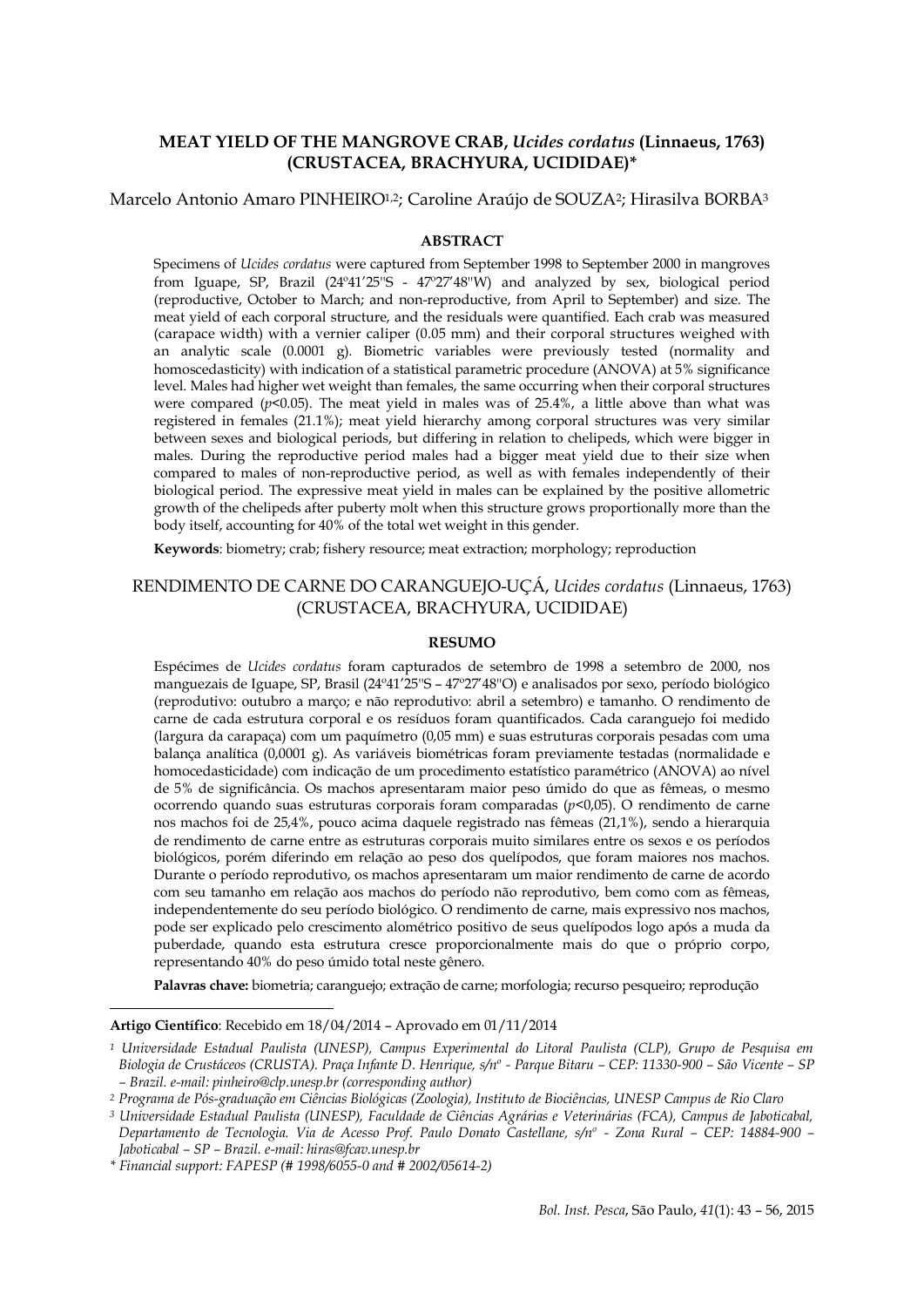# **INTRODUCTION**

*Ucides cordatus* (Linnaeus, 1763) is a brachyuran crab species very common and endemic in Brazilian mangroves, where it is known as 'uçá'-crab. This species reaches maturity with a cephalothoracic width of 60 mm (PINHEIRO and FISCARELLI, 2001) and a maximum size of 96 mm (IBAMA, 2011), occupying the second place among edible crabs in Brazilian mangroves (OLIVEIRA, 1946), just after the *Cardisoma guanhumi* (Latreille, 1825), popularly called 'guaiamú'.

It is important to highlight that the *Ucides* gender consists of only two species, with *U. cordatus* occurrence registered in Atlantic Occidental (Florida, U.S.A. to the city of Laguna, SC, Brazil) (MELO, 1996) and *U. occidentalis* in Pacific Oriental (PEÑA *et al*., 1994). *Ucides cordatus* has a relevant ecological role in mangrove areas due to its sediment bioturbation action (RODRIGUES *et al*., 2000; AMOUROUX and TAVARES, 2005), litter fragmentation and nutrient recycling to mangrove sediment (WOLFF *et al*., 2000; CANNICI *et al*., 2008; CHRISTOFOLETTI *et al.*, 2013). According to PINHEIRO and FISCARELLI (2001) the reproduction of this species is seasonal, occurring only in some months of the year when females have mature gonads or eggs attached in to their abdominal appendages.

'Uçá'-crab is one of the main fishery mangrove products, providing income and food to the traditional coastal communities (OSTRENSKY *et al*., 1995; HATTORI and PINHEIRO, 2003; BARBOZA *et al*., 2008). In Brazil the capture of this species is regulated by Brazilian laws to protect wild stocks of the North-Northeastern (IBAMA, 2003a) and South-Southeastern (IBAMA, 2003b). The meat industrialization of this crustacean is still underdeveloped, making it difficult to achieve international standards of quality, mainly by the high quantity of residues of the exoskeleton, endophragmal invaginations (apodemes) or hemolymph in end products (OGAWA *et al*., 2008). Brachyuran's meat is not usually processed, but supplied fresh (HATTORI *et al*., 2006), being subjected to the proliferation of harmful health agents (VIEIRA *et al*., 2004; GRISI and GORLACH-LIRA, 2005), which can bring alterations to its flavor, texture and smell (CIFUENTES and QUIÑINAO, 2000), based on the type of storage. In spite of the 'uçá'-crab meat being traded frozen in some shops specialized in fishes (OGAWA *et al*., 2008), it still prevails the primitivism in its commercialization and difficult meat extraction techniques (OSTRENSKY *et al*., 1995; HATTORI *et al*., 2006; MARTINS, 2009).

Despite the economic importance of some crustacean decapods (e.g., lobsters, shrimps, prawns, crayfishes and crabs), a wide review from 50 years (1963-2013) reveals few meat yield articles available in the literature. A predominance of these studies is centered in Brachyura (76.5%), mainly in Portunidae (CHINNAMMA *et al*., 1986; SUMPTON, 1990; MATHAI and DEVI, 1993; HATTORI *et al.*, 2006; WU *et al.*, 2010; D'ACHIARDI-NAVAS and ALVAREZ-LEON, 2012), and significantly less in Cancridae (BARRENTO *et al.*, 2009a,b, 2010), Geryonidae (CIFUENTES and QUIÑINAO, 2000), Menippidae (OSHIRO *et al*., 1999), Varunidae (SHAO *et al.*, 2014) and Ucididae (OGAWA *et al.*, 2008). The other 23.5% remaining articles about meat yield in crustaceans occur with Astacidae species (HARLIOĞLU, 1999; HARLIOĞLU and HOLDICH, 2001; HARLIOĞLU and GÜNER, 2006; BERBER and BALIK, 2009). Some articles about crustacean meat yield (e.g., CHERIF *et al.*, 2008; MARQUES *et al.*, 2010) featured themes addressing chemical composition. In Brazil the articles about meat yield in crustacean are so few (OSHIRO *et al*., 1999; HATTORI *et al*., 2006; OGAWA *et al.*, 2008). A smaller number of studies were focused in meat yield differences between sexes, size classes or capture periods (LOBÃO *et al*., 1984, 1988; OSHIRO *et al*., 1999; WOLL *et al*., 2006). However, the biometric evaluation of species with economic potential has enabled the estimation of meat yield based on the animal size (or weight), an important information necessary to develop the meat production and extractive process (OSTRENSKY *et al.*, 1995; HATTORI *et al.*, 2006).

Considering that meat yield is the proportional weight of the animal to be consumed (OSHIRO *et al*., 1999), determining size and capture period would permit a better optimization of the resource and offer a superior quality of product. Such innovations can also aid to preserve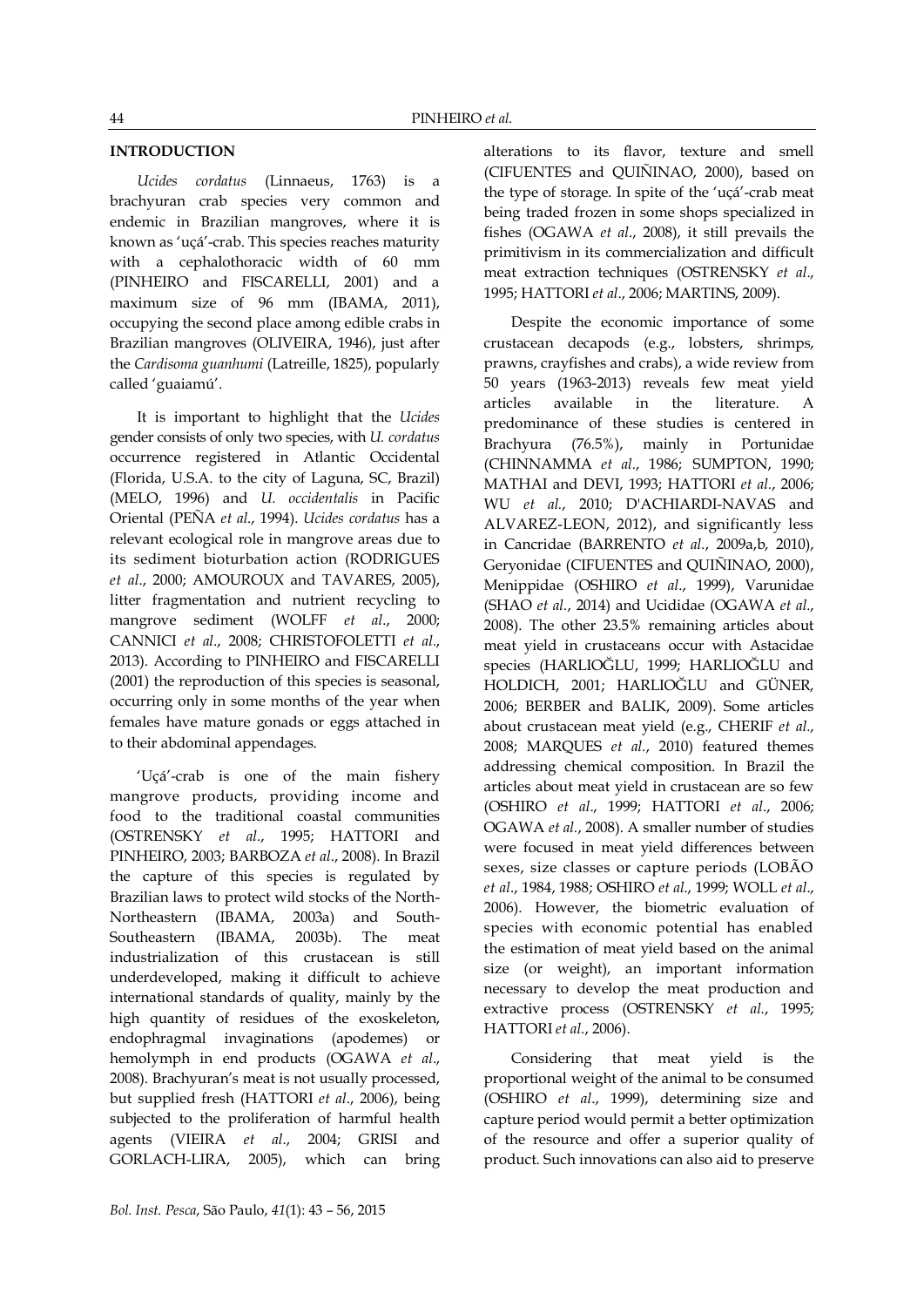species compromised by overfishing, assuring their sustainable use and identifying areas with higher extractive potential.

The present study aims to determine the meat yield for *U. cordatus*, considering its body parts (chelipeds, pereiopods and cephalothorax), based on intersexual differences, as well as in function of reproductive and non-reproductive periods.

# **MATERIAL AND METHODS**

#### *Raw-material*

Specimens of *U. cordatus* were captured in the 'Cananéia-Iguape-Peruíbe' Estuarine Lagoon Complex (APA-CIP), in a mangrove island close to 'Icapara' Bar (24º41'25''S – 47º27'48''W), near Iguape municipality, south coast of the State of São Paulo, Brazil. The capture was carried out manually ('braceamento') or by traps ('lacinho') – see definitions at PINHEIRO and FISCARELLI (2001) – during two biological periods of the species' annual cycle, as it follows: 1) reproductive period (from October 2003 to March 2004), when an increase of individuals with mature gonads or ovigerous are registered; and 2) non-reproductive period (from April to September 2003), also known as 'fattening period', when the individuals stock energy as glycogen in their hepatopancreas (PINHEIRO and FISCARELLI, 2001). Whichever the period, the captured individuals were identified by inspecting the diagnostic characteristics (MELO, 1996), individualized in plastic bags to avoid loss of appendices and maintained frozen until their laboratory processing. Only intermolt specimens (see PINHEIRO and FISCARELLI, 2001) were used in meat yield analysis, discarding those with absence of pereiopods or any other morphological damage. Thus, 128 individuals were used, 39.1% of them captured during the reproductive period (n = 50; 22 males and 28 females) and 60.9% from non-reproductive period ( $n = 78$ ; 41 males and 37 females).

#### *Biometry and crab processing*

Each crab was sexed according to abdominal morphology and number of pleopods (PINHEIRO and FISCARELLI, 2001), grouped by biological period (R, reproductive; and NR, nonreproductive) and submitted for biometry with a

precision caliper (0.05 mm), for measuring their body size. In brachyuran crabs the carapace width (CW) is the biometric variable most used to represent the body size, and due to absence of lateral spines in *U. cordatus* this measure was established as the maximum width of cephalothorax.

Each specimen had its wet weight (WW) recorded in a digital precision scale (0.01 g), submitted to manual cephalothorax removal and extraction of viscera (digestive system, gonads, hepatopancreas and gills) by a surgical suction pump (ACME® Bio-Junior). Afterwards, the abdomen and mouthparts (maxillipeds, maxillas, maxillules and mandibles) were also removed, added to viscera and named as 'residues' (RE), in this study. The end product of each crab processing ('carcasses') was individually cooked in 500 mL of distilled water until boiling point for 20 minutes. Subsequently, each carcass was dismembered with separation of the two chelipeds and other pereiopods, by cutting the coxal joint with scissors, separating these locomotion appendages from the cephalothorax. Three main body parts resulted of the crab processing: 1) chelipeds (RC, right; LC, left; and both chelipeds, TC = RC + LC); 2) pereiopods (PE, eight complementary locomotion appendages constituted by  $2^{nd}$  to  $5^{th}$  pairs; and total pereiopods,  $TP = PE + TC$ ; and 3) cephalothorax (CE). Each one of these structures was weighed before the meat extraction. Immediately after this procedure, each structure had its meat removed using a hammer and PVC cutting board, with meat removal aided by tweezers and a sharp probe made of stainless steel.

#### *Meat yield evaluation*

Each meat portion by body structure had its weight recorded and added to calculate the overall meat yield by applying the following formula:

# $Y = (MW/WW) \times 100,$

where: Y, meat yield in each body structure or region; MW, meat weight extracted from each body structure or region; and WW, total wet weight of the body structure or whole animal. The meat yield equation was determined for each sex based on two biometric relations: MWxWW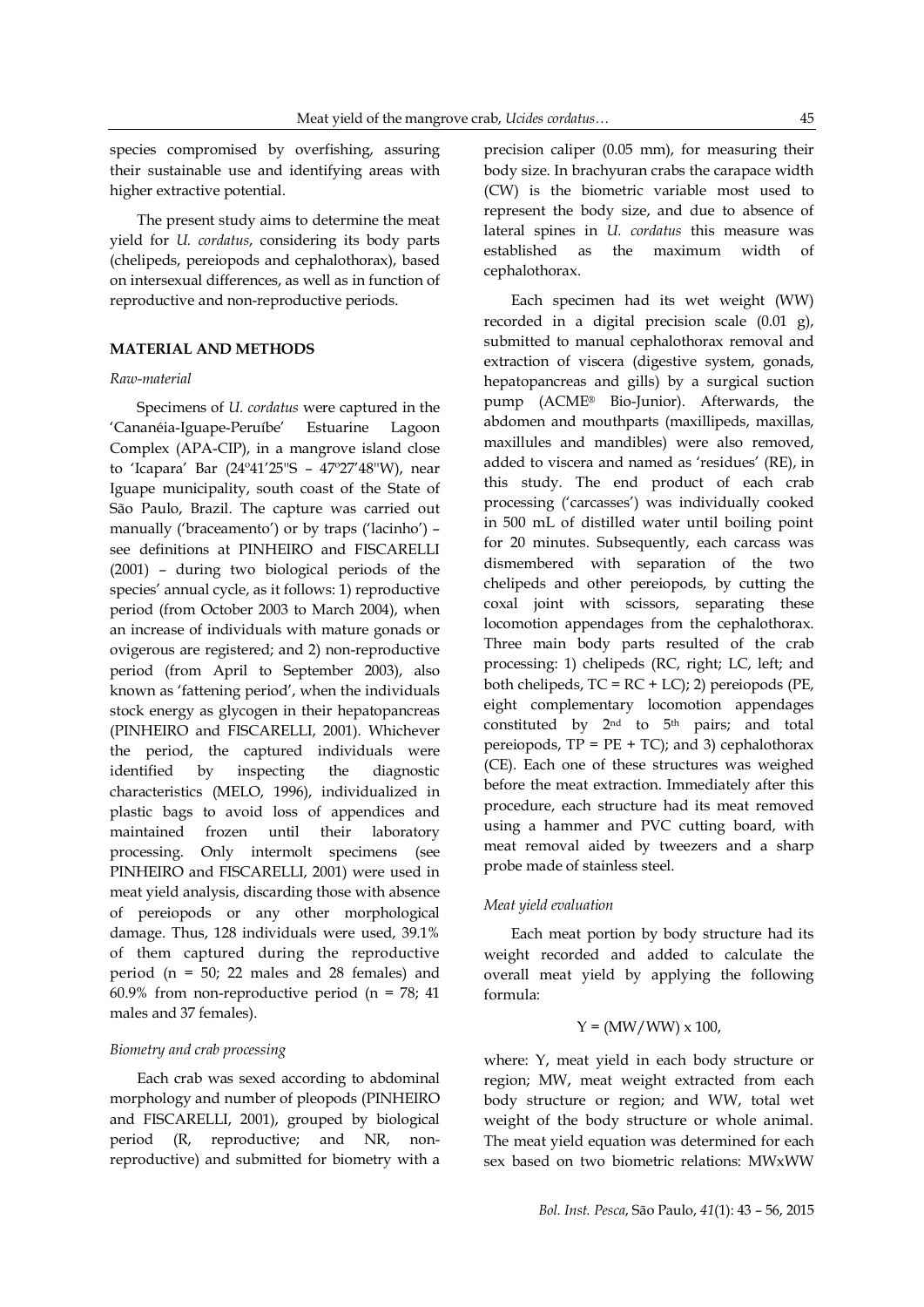(MW, wet meat weight; WW, total wet weight) and MWxCW (MW, previously cited; CW, cephalothoracic width). The empirical points for each biometric relation were submitted to simple linear regression  $(y = bx+a)$  and their fitting evaluated with the coefficient of determination (r<sup>2</sup>).

The statistical analyses were conducted using 'R' Version 2.5.0 (IHAKA and GENTLEMAN, 1996). These analyses began with a previous submission of each variable to a normality test (Shapiro-Wilk). Data with significant normal distribution were compared by ANOVA, otherwise Kruskal-Wallis was used to compare the medians (SOKAL and ROHLF, 2003), considering a statistical significance level of 5 %. The confirmation of the data's normal distribution indicates an application of the parametric test (ANOVA, F test) in a completely randomized design with different number of repetitions, with three factors (two sexes *vs.* two biological periods *vs.* six corporeal structures) or two factors (two sexes *vs.* two biological periods).

# **RESULTS**

### *Biometry and weight proportion by parts*

*Ucides cordatus* specimens used in the biometric analyses had cephalothoracic width (CW) varying from  $60.0$  to  $83.4$  mm  $(69.9 \pm 5.1$  mm), without a significant size difference between biological periods  $(F = 3.56; p > 0.05)$  the same occurring between the sexes, independently of these periods (F =  $1.89; p > 0.05$ ).

The wet weight of the isolated body parts was always bigger in males (Table 1), regardless of the biological period (reproductive,  $F = 167.6$ ; and non-reproductive,  $F = 212.3$ ;  $p<0.01$ ). Wet weight mean for the total of specimens was 149.1  $\pm$  31.1 g (97.7 to 237.3 g), being greater during the reproductive period ( $F = 9.16$ ;  $p < 0.01$ ) and for males (F = 19.59; *p*<0.01). Means of PE and CE do not differ statistically when sexes or biologic periods were compared (*p*>0.05), but the total weight mean of all pereiopods (PT) corresponding to twice of the cephalothoracic weight mean (CE).

**Table 1.** *Ucides cordatus* (Linnaeus, 1763) – Wet weight (in grams) for each corporal structure (RC, rigth cheliped; LC, left cheliped;  $TC = RC + LC$ ; PE,  $2<sup>nd-5<sup>th</sup></sup>$  pair of pereiopods; PET =  $TC + PE$ ; and  $CE =$ cephalothorax), to each sex during (R) reproductive season ( $n = 50$ ) and (NR) non-reproductive season (n = 78), and the results of ANOVA and contrast by Tukey test. Min, minimum value; Max, maximum value; x, mean value; and sd, standard deviation).

|    | Corporal         |      |       | <b>Males</b>                | <b>Females</b> |      |                    |  |
|----|------------------|------|-------|-----------------------------|----------------|------|--------------------|--|
|    | <b>Structure</b> | Min  | Max   | $x \pm sd$                  | Min            | Max  | $x \pm sd$         |  |
| R  | RC               | 5.8  | 42.9  | $19.3 \pm 10.9$ Ba(1)       | 4.8            | 22.5 | $11.9 \pm 5.5$ Aa  |  |
|    | LC               | 7.2  | 48.9  | $23.4 \pm 13.1$ Ba          | 3.7            | 19.8 | $10.7 \pm 4.6$ Aa  |  |
|    | TC               | 20.6 | 65.5  | $42.4 \pm 12.8$ Bb          | 11.8           | 30.9 | $22.5 \pm 4.3$ Ab  |  |
|    | PE               | 28.4 | 58.9  | $40.9 \pm 9.5$<br><b>Bb</b> | 21.6           | 41.6 | $30.9 \pm 4.8$ Ac  |  |
|    | <b>PET</b>       | 50.8 | 113.9 | $83.3 \pm 20.1$ Bc          | 38.8           | 71.6 | $53.5 \pm 8.5$ Ad  |  |
|    | <b>CE</b>        | 20.7 | 51.2  | $35.8 \pm 9.4$<br><b>Bb</b> | 20.7           | 39.9 | $28.7 \pm 5.2$ Ac  |  |
| NR | RC               | 5.9  | 44.6  | $17.6 \pm 10.9$ Ba          | 5.7            | 23.2 | $12.0 \pm 5.2$ Aa  |  |
|    | LC.              | 6.6  | 38.1  | $19.9 \pm 8.8$<br>Ba        | 4.2            | 23.1 | $11.0 \pm 5.8$ Aa  |  |
|    | TC               | 20.5 | 58.7  | <b>Bb</b><br>$37.5 \pm 8.6$ | 13.9           | 30.9 | $23.0 \pm 4.4$ Ab  |  |
|    | PE               | 24.2 | 50.5  | <b>Bb</b><br>$35.6 \pm 7.1$ | 16.4           | 36.4 | $26.1 \pm 5.0$ Abc |  |
|    | <b>PET</b>       | 48.0 | 109.2 | $73.1 \pm 14.9$ Bc          | 36.4           | 63.7 | $49.1 \pm 8.1$ Ad  |  |
|    | <b>CE</b>        | 22.3 | 52.3  | Bb<br>$33.7 \pm 7.5$        | 21.5           | 38.8 | $29.5 \pm 4.6$ Ac  |  |

(1) Means of a same sex and biological period followed by an equal lowercase letter were not statistically *different (p>0.05), the same occurring when the means in a same corporal structure and biological period followed by an equal uppercase letter.*

Mean weight of the right cheliped (RC) did not differ significantly from the mean weight of the left cheliped (LC), independently of sex or

biological period (*p*>0.05), the same occurred for the weight of both chelipeds (TC). The order of importance of wet weight for each body structure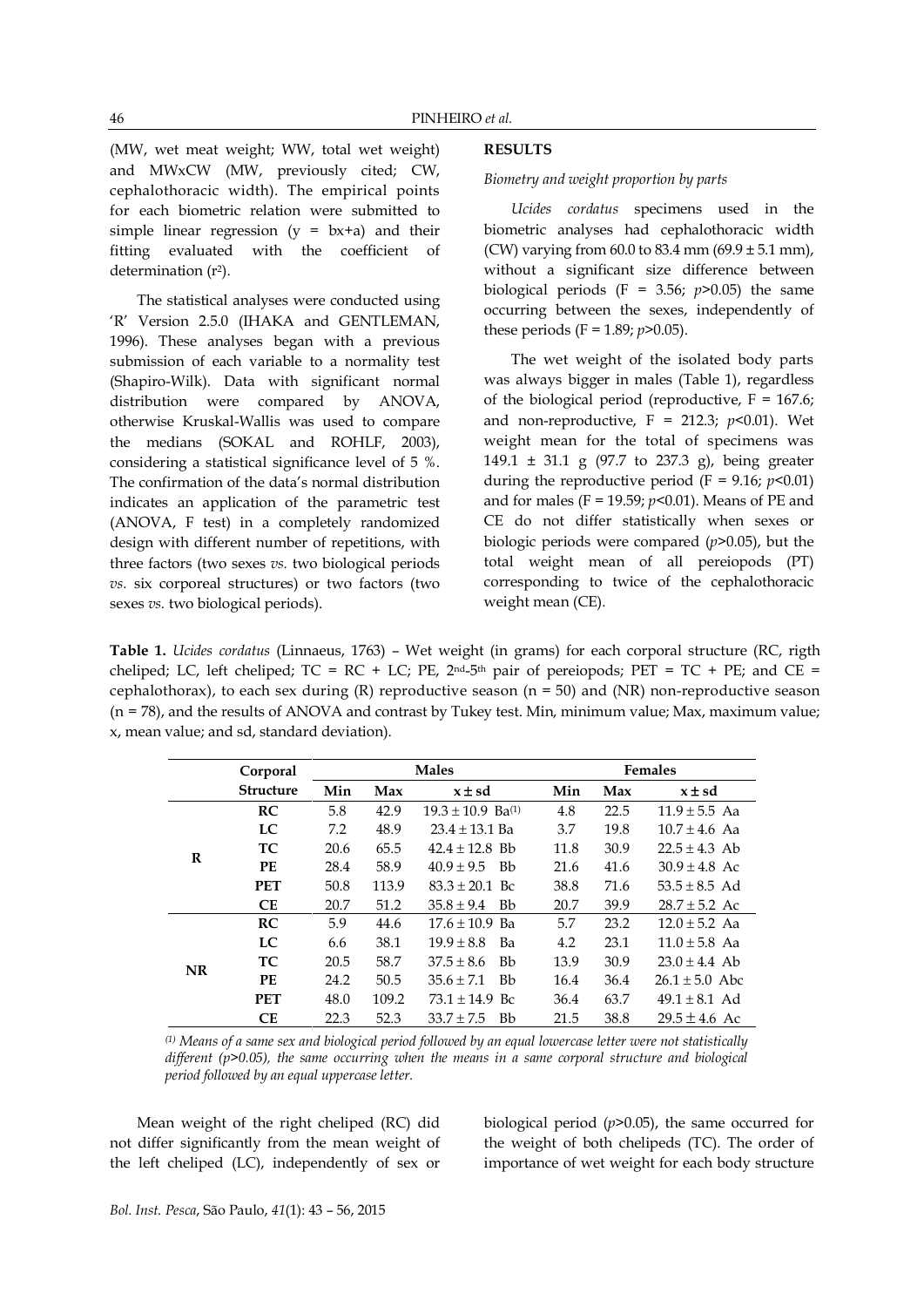to *U. cordatus* regarding the individual total wet weight for each sex by biological period, is as it follows:

#### **Reproductive**

Males: TP > (TC = PE) > CE > (RC = LC)  
(F = 313.2; 
$$
p
$$
 <0.01)

Females: TP > (PE = CE) > TC > (RC = LC)  
(F = 270.8; 
$$
p<0.01
$$
)

#### **Non-reproductive**

Males: TP > (TC = PE = CE) > (RC = LC)  
(F = 570.9; 
$$
p<0.01
$$
)

Females: TP > CE > PE > TC > (RC = LC)  
(F = 573.6; 
$$
p
$$
 < 0.01)

For males the proportions of wet weight per body structure did not differ between biological periods ( $F = 0.19$ ;  $p > 0.05$ ), while for females a contrast between proportions was

observed on cephalothorax (CE)  $(F = 20.10; p<0.01)$ and residues (RE), which were greater during the non-reproductive period  $(F = 60.44; p<0.01)$ (Figure 1). However, when the eggs were added to the residues in the reproductive period (45%), this proportion was significantly increased when confronted to the non-reproductive one  $(41\%)$  (F = 42.7;  $p<0.01$ ).

#### *Meat yield*

The general meat yield for *U. cordatus* varied from 15 to 30.8% (23.2  $\pm$  0.14%). The meat yield mean in males was  $25.4 \pm 2.6\%$  (20.6 to 30.8%), greater and significantly different than 21.1 ± 2.1% (15 to 25.8%) that was recorded for females  $(F = 88.4; p<0.01)$ . The same occurred when the meat yield was compared between the sexes in biological periods (Table 2), with the biggest mean of meat yield verified for males in the reproductive period  $(26.7 \pm 2.9\%)$ ; F = 8.8; *p*<0.01).



**Figure 1.** *Ucides cordatus* (Linnaeus, 1763) – Meat yield (%) by body structures, proportion of residues (and eggs) by sex biological period (R, reproductive; and NR, non-reproductive).

**Table 2**. *Ucides cordatus* (Linnaeus, 1763) – Meat yield (%) of each sex and total of specimens in relation to biological period (R, reproductive; NR, non-reproductive), and the results of mean contrast using ANOVA by Tukey test. N, number of specimens; Min, minimum value; Max, maximum value; x**,** mean value; and sd, standard deviation).

| <b>Biologic Season</b> | <b>Sex</b> | N  | Min  | Max  | $x \pm sd$          |
|------------------------|------------|----|------|------|---------------------|
| R                      | Male       | 16 | 20.6 | 30.1 | $26.7 \pm 2.9$ c(1) |
|                        | Female     | 24 | 15.0 | 25.8 | $20.6 \pm 2.1$ a    |
|                        | Total      | 40 | 15.0 | 30.1 | $23.1 \pm 3.9$      |
|                        | Male       | 38 | 21.0 | 30.8 | $24.8 \pm 2.3$ b    |
| NR                     | Female     | 30 | 17.9 | 25.1 | $21.5 \pm 2.1$ a    |
|                        | Total      | 68 | 17.9 | 30.8 | $23.3 \pm 2.8$      |

*(1) Means followed by the same lower case do not differ statistically (p>0.05).*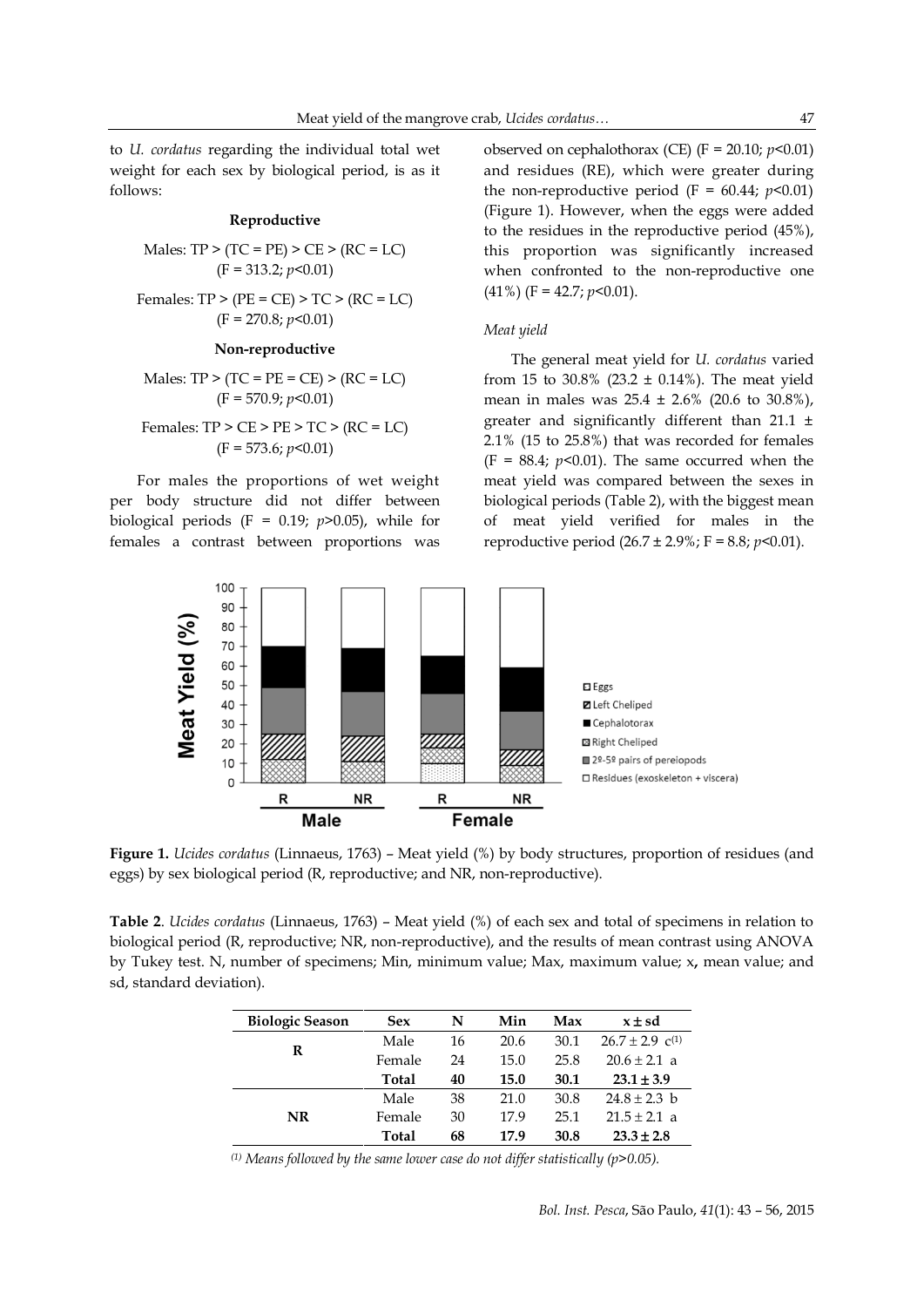During the reproductive period the meat yield for males of *U. cordatus* was greater than females, independently of the analyzed body part  $(F = 29.6; p<0.01)$ , the same occurred in the nonreproductive period, except for right cheliped (RC) and cephalothorax (CE) meat yields, which did not contrast between the sexes ( $F_{RC}$  = 1.5;  $F_{CE} = 0.03$ ;  $p > 0.05$ ). Chelipeds' meat yield did not contrast with handedness, with similarity between the meat yield means of RC and LC, independent of sex or biologic period analyzed (*p*>0.05). For males, it was also verified that the meat yield of both chelipeds (TC) was similar (*p*>0.05) to the eight pereiopods (PE) summed (*p*>0.05), differing from females in these structures, where PE>TC (*p*<0.05). The hierarchical order of the meat yield to each body structure in *U. cordatus* in function of sex and biological period, is as it follows:

#### **Reproductive**

Males: TP > (CE = TC = PE) > (RC = LC)  
(F = 4168.3; 
$$
p
$$
 <0.01)

Females:  $TP$  >  $(CE = PE)$  >  $TC$  >  $(RC = LC)$ (F = 5268.4; *p*<0.01)

#### **Non-reproductive**

Males:  $TP > CE > (PE = TC) > (RC = LC)$ (F = 8745.0; *p*<0.01)

Females: TP > CE > PE > TC > (RC = LC)  
(F = 9981.9; 
$$
p
$$
 < 0.01)

The equations expressing the weight of the meat yield of the *U. cordatus*, based on the total wet weight (WW), can be found in the relations MW / WW (Figure 2 and Table 3).



**Figure 2.** *Ucides cordatus* (Linnaeus, 1763) – Wet meat weight (MW, in grams) by total wet width (WW, in grams) to each sex by biological period (A, reproductive; and B, non-reproductive).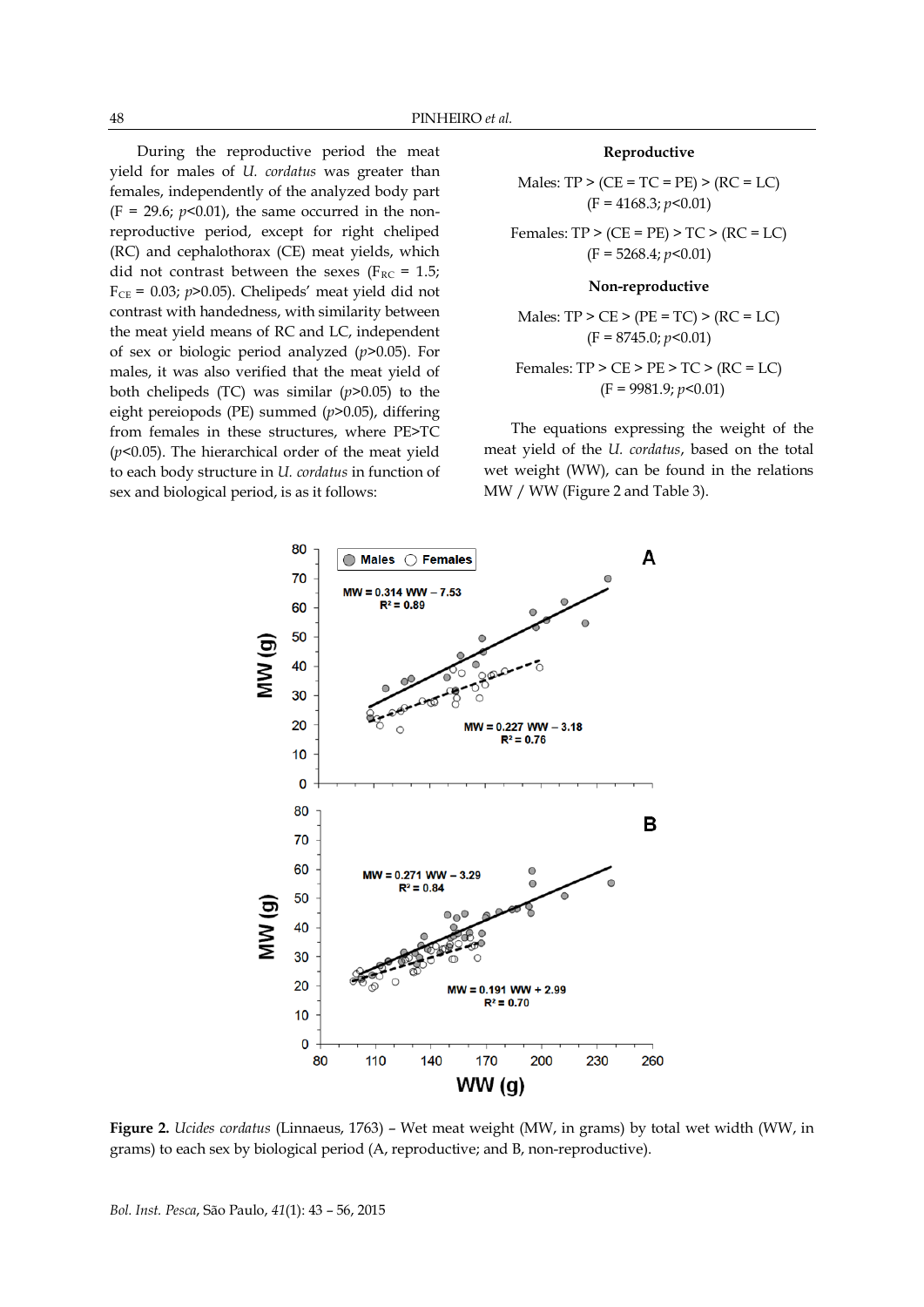| Table 3. <i>Ucides cordatus</i> (Linnaeus, 1763) – Equations of meat yield by sex and total of specimens, based on  |
|---------------------------------------------------------------------------------------------------------------------|
| the relation involving meat wet weight (MW, in grams) by total wet weight (TW, in grams) during                     |
| biological periods (R, reproductive; NR, non-reproductive). N, total number of specimens analyzed; R <sup>2</sup> , |
| determination coefficient; F, Snedecor test. All equations were statistically significant $(p<0.01)$ .              |

| <b>Sex</b>   | N   | Linear equation<br>$(y = bx + a)$ | R <sup>2</sup> | F      |
|--------------|-----|-----------------------------------|----------------|--------|
| Male         | 16  | $MW = -7.53 TW + 0.314$           | 0.89           | 112.21 |
| Female       | 25  | $MW = -3.18 TW + 0.227$           | 0.76           | 73.90  |
| <b>Total</b> | 41  | $MW = -14.9 TW + 0.328$           | 0.77           | 130.41 |
| Male         | 38  | $MW = -3.29 TW + 0.271$           | 0.84           | 182.28 |
| Female       | 30  | $MW = 2.99 TW + 0.191$            | 0.70           | 66.81  |
| <b>Total</b> | 68  | $MW = -6.53 TW + 0.280$           | 0.81           | 274.74 |
| Male         | 55  | $MW = -6.42 TW + 0.296$           | 0.85           | 304.41 |
| Female       | 54  | $MW = 1.29 TW + 0.201$            | 0.73           | 146.53 |
| Total        | 109 | $MW = -9.33 TW + 0.296$           | 0.78           | 385.51 |
|              |     |                                   |                |        |

Regardless of the time of capture, males had higher meat yield than females (*p*<0.05), indicating a more significant income during the reproductive season. The graphical analysis involving the biometric relation MWxCW (Figure 3 and Table 4) indicates a reduction of meat yield in function of sex (greater in males) and within it a superior value during the reproductive period, as it follows: Males R > Males NR > Females R > Females NR (Figure 4).



**Figure 3.** *Ucides cordatus* (Linnaeus, 1763) – Wet meat weight (MW, in grams) by cephalothoracic width (CW, in millimeters) to each sex by biological period (A, reproductive; and B, non-reproductive).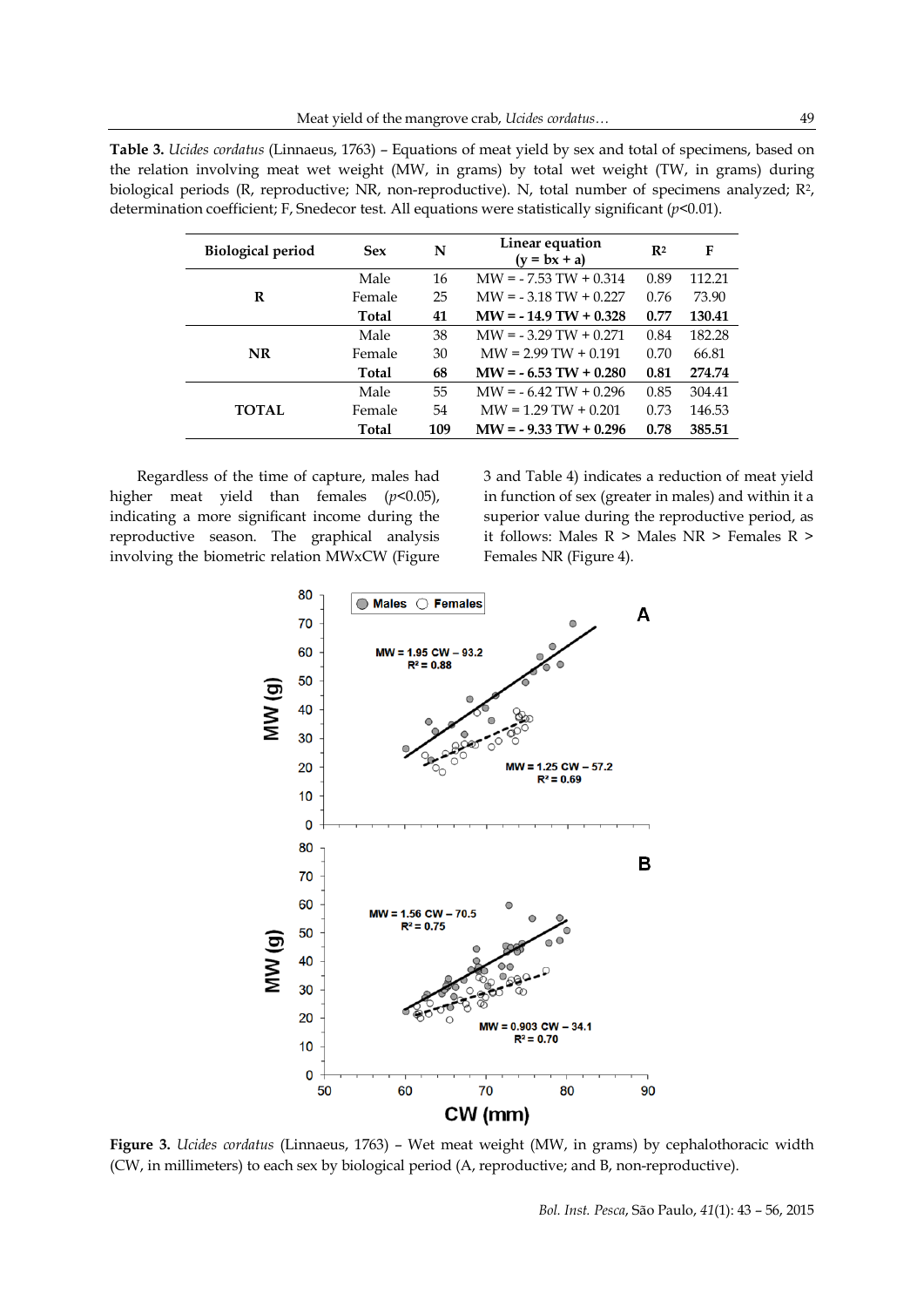**Table 4.** *Ucides cordatus* (Linnaeus, 1763) – Equations of meat yield by sex and total of specimens, based on the relation involving meat wet weight (MW, in grams) by cephalothoracic width (CW, in mm) during biological periods (R, reproductive; NR, non-reproductive). N, total number of specimens analyzed; R<sup>2</sup>, determination coefficient; F, Snedecor test. All equations were statistically significant (*p*<0.01).

| <b>Biological period</b> | <b>Sex</b>   | N   | Linear equation<br>$(y = bx + a)$ | R <sup>2</sup> | F      |
|--------------------------|--------------|-----|-----------------------------------|----------------|--------|
|                          | Male         | 17  | $MW = -93.2 CW + 1.95$            | 0.88           | 114.37 |
| R                        | Female       | 25  | $MW = -57.2 CW + 1.25$            | 0.69           | 50.66  |
|                          | <b>Total</b> | 42  | $MW = -89.3 CW + 1.78$            | 0.59           | 58.44  |
|                          | Male         | 38  | $MW = -70.5 CW + 1.56$            | 0.75           | 109.24 |
| NR                       | Female       | 30  | $MW = -34.1 CW + 0.903$           | 0.70           | 66.89  |
|                          | Total        | 68  | $MW = -62.9 CW + 1.39$            | 0.54           | 78.93  |
|                          | Male         | 55  | $MW = -82.5 CW + 1.75$            | 0.79           | 154.09 |
| <b>TOTAL</b>             | Female       | 55  | $MW = -44.5 CW + 1.061$           | 0.68           | 112.48 |
|                          | <b>Total</b> | 110 | $MW = -74.2 CW + 1.57$            | 0.56           | 140.11 |



**Figure 4.** *Ucides cordatus* (Linnaeus, 1763) – Equations of wet meat weight (MW, in grams) in relation to cephalothoracic width (CW, in millimeters), by sex and each biological period (R, reproductive; NR, nonreproductive).

#### **DISCUSSION**

Meat yield in decapod crustaceans can be influenced by sex (BARRENTO *et al.*, 2010), size/phase of development (LALRINSANGA *et al.*, 2014) and seasonally (BARRENTO *et al.*, 2009), as a different action of reproduction and growth processes which are antagonistic in these animals (NAGARAJU, 2011; SWETHA *et al.*, 2011). The management of this processes are mainly generated by exogenous factors (*e.g.*, temperature and photoperiod – see PAYEN 1980- 81) that when elevated promote an energy direction from storage organ (hepatopancreas) to

gonadal development. Therefore, during crustaceans' reproduction the growth ceases, occurring in females a more intense energetic use to vitellogenesis and a higher values of the gonadosomatic index (GSI) when compared with that from males (WU *et al.*, 2010; BARRENTO *et al.*, 2010). This fact occurs due to reduced development time of the testicles and duration of spermatogenesis process (MOTA-ALVES, 1975). Parental care is other reproductive aspect with energetic cost in brachyuran crustaceans (FERNÁNDEZ *et al.*, 2000; HARTNOLL, 2006) intensifying the difference between sexes and generating a higher effect in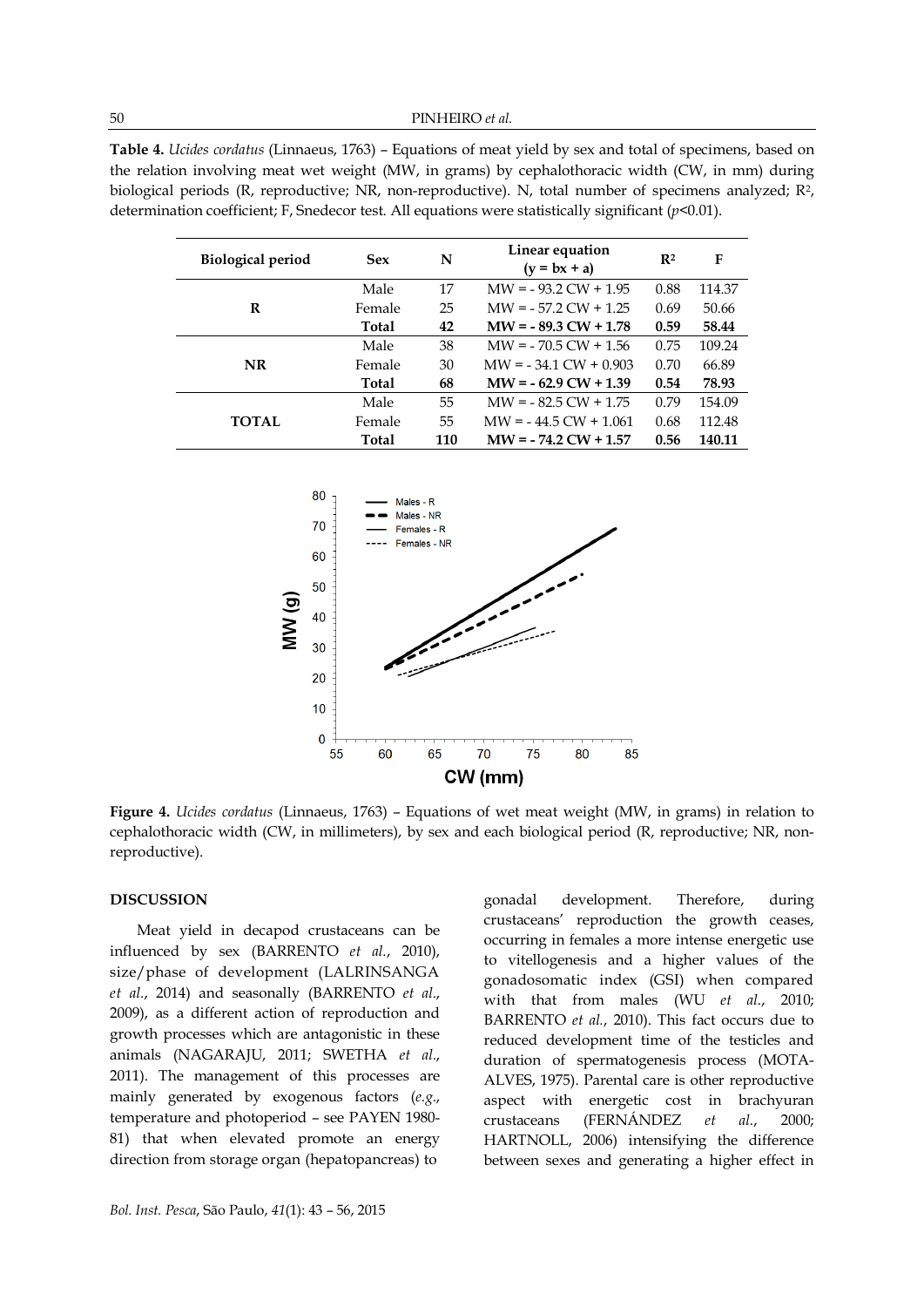females, despite *U. cordatus* presenting a seasonal reproduction with ovigerous occurrence once a year from November to May (PINHEIRO and FISCARELLI, 2001; IBAMA, 2011). These factors contribute to an expressive alteration in the amount of meat generated in intersexual comparison, with an overall wet weight of males tending to be larger than females in a same comparative size, especially when greater than 60 mm CW (PINHEIRO and FISCARELLI, 2009), and the same occurring with isolated body parts of *U. cordatus*. PINHEIRO and FISCARELLI (2001) reported in Southeastern Brazil to *U. cordatus* a size at onset maturity greater than 51.3 mm CW (males) and 39.1 mm CW (females), with a characteristic variation from 44-61 mm CW (51.7 ± 5.3 mm) and 38.6-57.4 mm CW (46.7 ± 5.7 mm), respectively, considering the distinct Brazilian geographic locations and taken into account in Brazilian laws (IBAMA, 2003a,b).

For *U. cordatus* females the reproduction was the main explanatory factor for the variation of meat yield, while in males the growth was the process responsible for the variation. This fact can be explained by a pronounced growth of the cheliped (positive allometry) when compared with corporeal size (CW) an event registered after puberty molt (51 mm CW) contrasting with a coincident but reduced positive allometric growth in females (DALABONA *et al.*, 2005; PINHEIRO and HATTORI, 2006). Such strategy aims to amplify the size difference between sexes for this species, which could favor sexual recognition and couple formation by visual stimuli, considered priority aspects in mating of semi terrestrial brachyuran crabs by HARTNOLL (1969). Greater males of many decapod crustaceans (including crabs) take reproductive advantage when compared to smaller males due to their larger chelipeds widely used in partner selection or intraspecific confrontations (ELNER and BENINGER, 1995; PINHEIRO and FRANSOZO, 1999). This fact explains why the capture of this fishery resource is targeted to males in North and Northeast Brazilian regions (MACHADO, 2007; CAVALCANTE *et al.*, 2011), which is a crucial issue for retailers and restaurant managers, who value mainly crabs with bigger size and chelipeds. This fact differ to other crustacean groups were meat is associated to abdominal somites (e.g., shrimps, prawns, lobsters and crayfishes).

Meat yield data obtained to *U. cordatus* (total: 23.2%; males: 25.4%; females: 21.1%) are included in the variation of 18 to 32% that was indicated in a review by HATTORI *et al*. (2006) for other brachyuran crabs previously studied: 18% (*Cardisoma guanhumi*) and 21.5-22.2% (*Menippe nodifrons*) by OSHIRO *et al*. (1999); 25.1% (*Chaceon chilensis*) by CIFUENTES and QUIÑINAO (2000); 14.6-15.1% (*Scylla serrata*) by CHIOU and HUANG (2003); 23.5-27.8% (*Carcinus maenas*) by NACZK *et al*. (2004); 22.1-28.5% (*Callinectes bocourti*) by HATTORI *et al.* (2006); and 32% (*Portunus pelagicus*) by WU *et al.* (2010). OGAWA *et al.* (1973) reported slightly lower meat yield values for *U. cordatus* when compared with present study (total: 21.2%; males: 22.6%; females: 20.9%), revealing differences between 0.2 to 2.8%. According to these authors the lowest meat yield values to this species were detected for cephalothorax (7.8% *vs.* 9.1% in present study) while for pereiopods ( $PE + TC$ ) the values were very similar (13.4% *vs.* 13.9%, respectively). Therefore it is relevant to clarify that meat yield values can differ among authors working with a same species, in function to endogenous sources of variation and others related to distinct procedures during the extractive method. As an example, dexterity during meat extraction is easier in the chelipeds than in the cephalothorax, this latter structure characterized by thoracomers' chambers where the musculature is separated by endophragmal exoskeleton, composed by thin and easily breakable septa, which makes the meat extraction a slow process. This fact was confirmed for *U. cordatus* when meat yield obtained by machine was compared to manual extraction (artisanal) by OGAWA *et al*. (2008), verifying an increase of 6.2-7.1% with machine use. Artisanal meat extraction is a slow and careful process (HATTORI *et al.*, 2006) implying more time spent and reduction of sanitary quality, requiring special caution during all process. Reviewing the literature it is possible to demonstrate an increase in the number of patents applied with the purpose of optimizing meat extraction in crustaceans that can reduce the extraction time, as well as the operational and final cost of this product.

During meat extraction procedures an expressive percentual (30-40%) of the wet weight of *U. cordatus* specimens were residues, represented by hepatopancreal and gonadal tissues, both of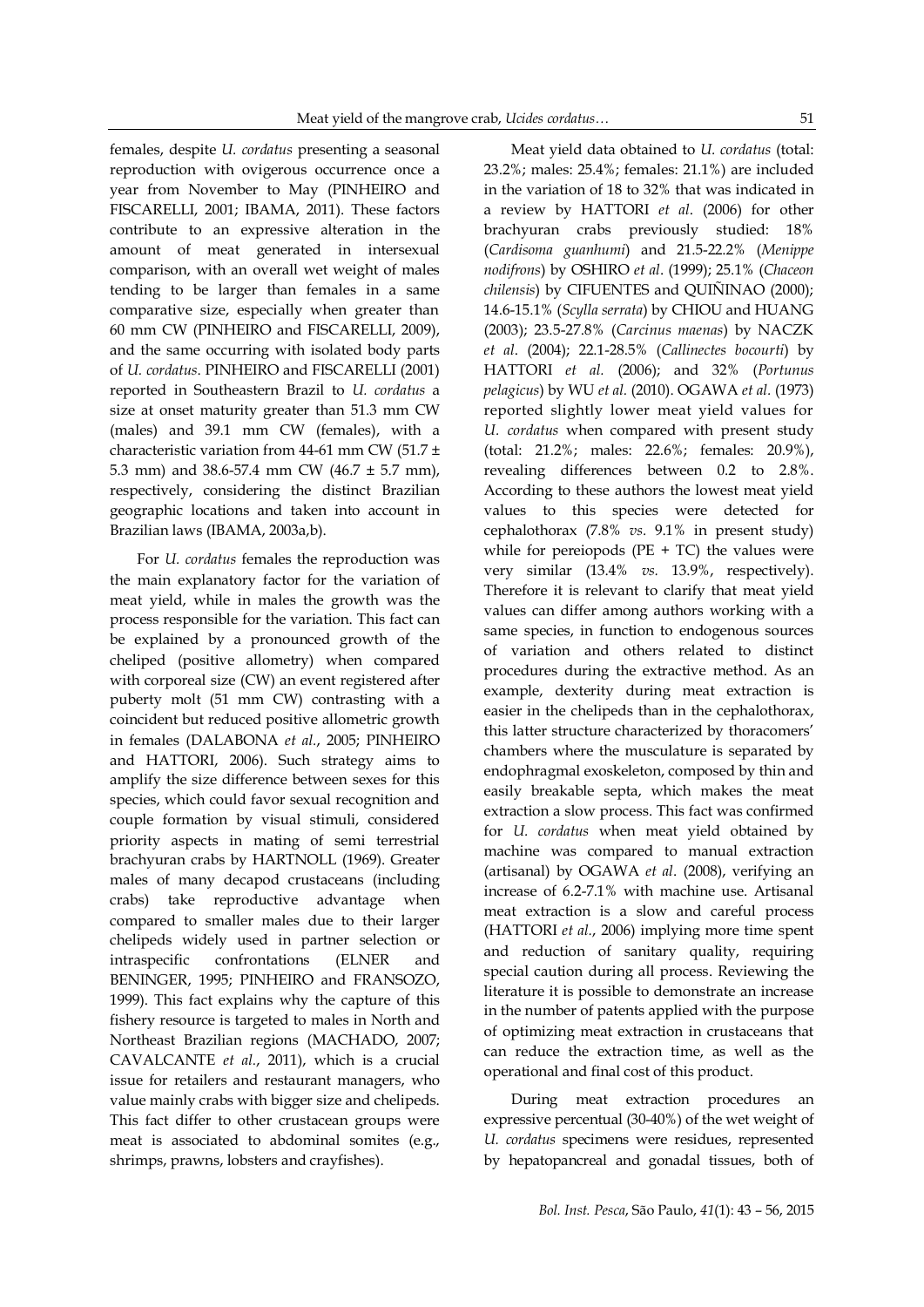them with high protein an lipid contents (VIJAYAVEL and BALASUBRAMANIAN, 2006) and hard tissues, composed by endophragmal exoskeleton, mouthparts and abdomen, very calcified and rich in chitin (BOßELMANN *et al.*, 2007; COSTA *et al.*, 2012). These secondary products of the meat extraction could be used as sources of mineral nutrients in supplemental rations for animals (ASSIS and BRITTO, 2008), as pesticide and fertilizer in agriculture (BENCHIMOL *et al.*, 2006) and synthesis of other pharmaceutical products (CAMPANA-FILHO *et al.*, 2007). Eggs are included among residuals of meat extraction in crustaceans and ovigerous of *U. cordatus* had the eggs' wet weight mean equivalent to the wet weight from one of their chelipeds, with values closer than 10% (HINES, 1988) and similar in the portunid *Arenaeus cribrarius* (13.2%) by PINHEIRO and TERCEIRO (2000) and in the ucidid *U. cordatus* (8.7%) according to PINHEIRO *et al*. (2003). Actually, crab eggs at initial embryonic development can be used as 'caviar' in international cuisine, with remarkable yield expressed by specific equations available in fecundity studies as previously described to *U. cordatus* by PINHEIRO *et al.* (2003).

Only with the development of industrial procedures, comprising techniques of crushing, brine flotation and meat compacting, as done with other crabs and crustaceans, it would be possible to reduce the operational costs of a handicraft work. However, in Brazil crabmeat picking is one of the most traditional activities connected to fishery with an elevated socioeconomic importance in many regions (HATTORI *et al.*, 2006; MACHADO, 2007; MONTEIRO *et al.*, 2014). The industrialization of the crab meat extraction can optimize processes but promote social problems if implemented in some Brazilian regions as North and Northeast. In fact, the fishery of *U. cordatus* has a cast of problems to be resolved (CAVALCANTE *et al.*, 2011; IBAMA, 2011) among of them a common clandestine capture (using unauthorized traps, like 'redinha'), deficient handling / lack of any sanitary procedures (MARTINS, 2009), a fifty percent mortality caused during road transport (LEGAT *et al*., 2006) and inefficient natural stock of this product.

# **CONCLUSIONS**

Meat yield in males of *U. cordatus* (25.4%) was higher than females (21.1%) due to differential growth of the chelipeds in the former, both corresponding to 40% of the total wet weight in this gender. A similar hierarchy among corporal structures was verified in a sexual comparison, the same when reproductive and non-reproductive periods were compared. Reproductive period was characterized by larger males and bigger meat yield in comparison to males of non-reproductive period, while this fact was not confirmed in females independently of their biological period. Somatic growth and reproductive processes are confirmed as the main sources of meat yield explanation in males and females of brachyuran crabs, respectively.

### **ACKNOWLEDGMENTS**

We would like to thank FAPESP (Research Support Foundation of the State of São Paulo) for providing financial support to MAAP that coordinate both 'Uçá'-Project I (# 1998/6055-0) and II (# 2002/05614-2), of which this work is part. To Ana G. Fiscarelli and Tania M. A. Lima, that aided during the laboratory procedures. Capture of the specimens of *U. cordatus* was formally authorized by IBAMA with a permanent license to collect zoological material and to organize field expedition (# 13.585-1) to MAAP by SISBIO (ICMBio-MMA).

# **REFERENCES**

- AMOUROUX, J.M. and TAVARES, M. 2005 Natural recovery of Amazonian mangrove Forest as revealed by brachyuran crab fauna: preliminary description. *Vie et Milieu-Life and Environment*, *55*: 71-79.
- ASSIS, O.B.G. and BRITTO, D. 2008 Processo básico de extração de quitinas e produção de quitosana a partir de resíduos da carnicicultura. *Revista Brasileira de Agrociência*, *14*(1): 91-100.
- BARBOZA, R.S.L.; NEUMANN-LEITÃO, S.; BARBOZA, M.S.L.; BATISTA-LEITE, L.M.A. 2008 Fui no mangue catar lixo, pegar caranguejo, conversar com o urubu: Estudo socioeconômico dos catadores de caranguejo no litoral norte de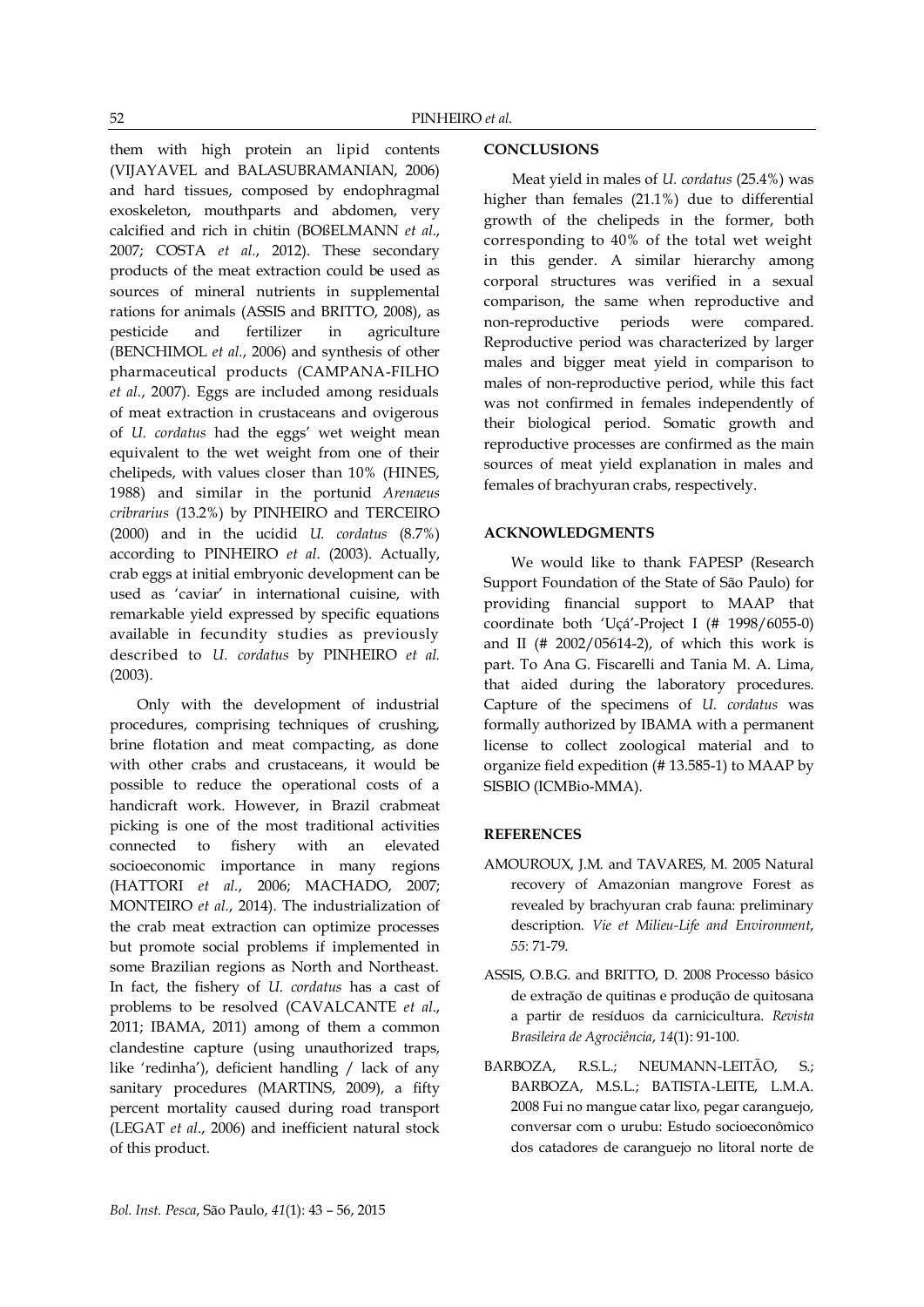Pernambuco. *Revista Brasileira de Engenharia de Pesca*, *3*: 117-134.

- BARRENTO, S.; MARQUES, A.; TEIXEIRA, B.; CARVALHO, M.L.; VAZ-PIRES, P; NUNES, M.L. 2009a Accumulation of elements (S, As, Br, Sr, Cd, Hg, Pb) in two populations of *Cancer pagurus*: Ecological implications to human consumption. *Food and Chemical Toxicology*, *47*: 150–156.
- BARRENTO, S.; MARQUES, A.; TEIXEIRA, B.; ANACLETO, P.; VAZ-PIRES, P.; NUNES, M.L. 2009b Effect of season on the chemical composition and nutritional quality of the edible crab *Cancer pagurus*. *Journal of Agricultural and Food Chemistry*, *57*: 10814-10824
- BARRENTO, S.; MARQUES, A.; TEIXEIRA, B.; MENDES, R.; BANDARRA, N.; VAZ-PIRES, P.; NUNES, M.L. 2010 Chemical composition, cholesterol, fatty acid and amino acid in two populations of brown crab *Cancer pagurus*: Ecological and human health implications. *Journal of Food Composition and Analysis*, *23*(7): 716-725.
- BENCHIMOL, R.L.; SUTTON, J.C.; DIAS-FILHOS, M.B. 2006 Potencialidade da casca de caranguejo na redução da incidência de fusariose e na promoção do crescimento de mudas de pimenteira-do-reino. *Fitopatologia Brasileira*, *31*: 180-184.
- BERBER, S. and BALIK, S. 2009 The length-weight relationships and meat yield of crayfish (*Astacus leptodactylus* Eschcholtz, 1823) population in Apolyont Lake (Bursa, Turkey). *Journal of Fisheries Sciences.com*, *3*(2): 86-99.
- BOßELMANN, F.; ROMANO, P.; FABRITIUS, H.; RAABE, D.; EPPLE, M. 2007 The composition of the exoskeleton of two crustacea: The American lobster *Homarus americanus* and the edible crab *Cancer pagurus*. *Thermochimica Acta*, *463*: 65-68.
- CAMPANA-FILHO, S.P.; BRITTO, D.; CURTI, E.; ABREU, F.R.; CARDOSO, M.B.; BATTISTI, M.V.; SIM, P.C.; GOY, R.C.; SIGNINI, R.; LAVALL, R.L. 2007 Extração, estruturas e propriedades de α- e β-quitina. *Química Nova*, *30*(3): 644-650.
- CANNICI, S.; BURROWS, D.; FRATINI, S.; SMITH, T.J.; OFFENBERG, J. 2008 Faunal impact on vegetation structure and ecosystem function in

mangrove forests: a review. *Aquatic Botany*, *89*: 186-200.

- CAVALCANTE, A.N.; ALMEIDA, Z.S.; PAZ, A.C.; NAHUM, V.J.I. 2011 Análise multidimensional do sistema de produção pesqueira caranguejouçá, *Ucides cordatus*, no Município de Araioses, Maranhão – Brasil. *Arquivo de Ciências do Mar*, *44*(3): 87-98.
- CHERIF, S.; FAKHER, F.; GARGOURI, Y.; MILED, N. 2008 Fatty acid composition of green crab (*Carcinus mediterraneus*) from the Tunisian mediterranean coasts. *Food Chemistry*, *111*(4): 930-933
- CHINNAMMA, G.; RAJAGOPALAN UNNITHAN, G.; GOPAKUMAR, K. 1986 Morphometric measurements as an index for estimating yield of meat in shell fishes. 1. Crab (*Scylla serrata*) Forskal. *Fishery Technology*, *33*(2): 196-198.
- CHIOU, T.K. and HUANG, J.P. 2003 Chemical constituents in the abdominal muscle of cultured mud crab *Scylla serrata* in relation to seasonal variation and maturation. *Fisheries Science*, *69*: 597-604.
- CIFUENTES, A.T. and QUIÑINAO, J.F. 2000 Composición y vida útil de carne cocida de cangrejo dorado (*Chaceon chilensis*) proveniente del archipiélago de Juan Fernández, Chile. *Investigaciones Marinas*, *28*: 195-202.
- COSTA, T.V. da; OSHIRO, L.M.Y.; FLOR, H.R. 2012 Chemical Composition of the Edible Part and the Waste of Brachyuras. *Journal of Agricultural Science and Technology*, *A2*: 690-695.
- CHRISTOFOLETTI, R.A.: HATTORI, G.Y.: PINHEIRO, M.A.A. 2013 Food selection by a mangrove crab: temporal changes in fasted animals. *Hydrobiologia*, *702*: 63-72
- D'ACHIARDI-NAVAS, W. and ALVAREZ-LEON, R. 2012 Aspects of the fishery biology and processing of blue crab, *Callinectes sapidus*, and red crab, *C. bocourti*, in coastal lagoons of the Colombian Caribbean Sea: a comparative study. *Arquivos de Ciências do Mar*, *45*(2): 17-31.
- DALABONA, G.; LOYOLA e SILVA, J.; PINHEIRO, M.A.A. 2005 Size at morphological maturity of *Ucides cordatus* (Linnaeus, 1763) (Brachyura, Ocypodidae). *Brazilian Archives of Biology and Technology*, *48*: 139-145.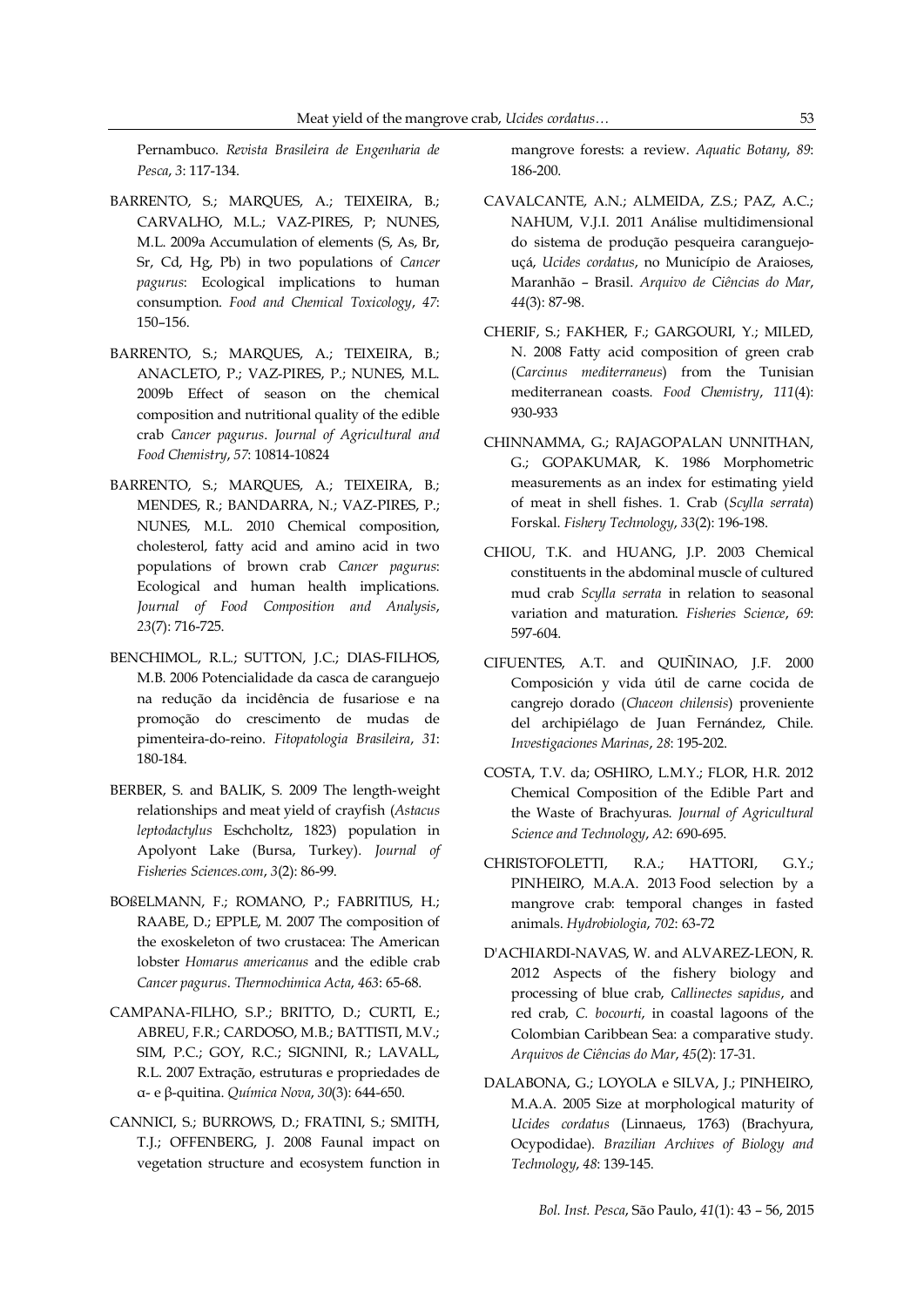- ELNER, R.W. and BENINGER, P.G. 1995 Multiple reproductive strategies in snow crab, *Chionoecetes opilio*: Physiological pathways and behavioral plasticity. *Journal of Experimental Marine Biology and Ecology*, *193*: 93-112
- FERNÁNDEZ, M.; BOCK, C.; PÖTNER, M.-O. 2000 The cost of being a caring mother: the ignored factor in the reproduction of marine invertebrates. *Ecology Letters*, *3*: 487-494.
- GRISI, T.C.S. and GORLACH-LIRA, K. 2005 Actin of nisin and high pH on growth *Staphylococcus aureus* and *Salmonella sp.* in culture and in the meat of land crab (*Ucides cordatus*). *Brazilian Journal of Microbiology*, *36*: 151-156.
- HARLIOĞLU, M.M. 1999 The relationships between length-weight, and meat yield of freshwater crayfish, *Astacus leptodactylus* Eschscholtz, in the Agin Region of Keban Dam Lake. *Turkish Journal of Zoology*, *23*(3): 949-957.
- HARLIOĞLU, M.M. and HOLDICH, D.M. 2001 Meat yields in the introduced freshwater crayfish, *Pacifastacus leniusculus* (Dana) and *Astacus leptodactylus* Eschscholtz, from British waters. *Aquaculture Research*, *32*: 411-417.
- HARLIOĞLU, M.M. and GÜNER, U. 2006 Studies on the recently discovered crayfish, *Austropotamobius torrentium* (Shrank, 1803), in Turkey: morphological analysis and meat yield. *Aquaculture Research*, *37*: 538-542.
- HARTNOLL, R.G. 1969 Mating in Brachyura. *Crustaceana*, *16*: 161-181.
- HARTNOLL, R.G. 2006 Reproductive investment in Brachyura. *Hydrobiologia*, 557: 31-40.
- HATTORI, G.Y. and PINHEIRO, M.A.A. 2003 Fertilidade do caranguejo de mangue *Ucides cordatus* (Linnaeus, 1763) (Crustacea, Brachyura, Ocypodidae), em Iguape (SP), Brasil. *Revista Brasileira de Zoologia*, *20*: 309-313.
- HATTORI, G.Y.; SANT'ANNA, B.S.; PINHEIRO, M.A.A. 2006 Meat yield of *Callinectes bocourti* A. Milne Edwards, 1879 (Crustacea, Portunidae) in Iguape, São Paulo, Brazil. *Investigaciones Marinas*, *34*: 231-236.
- HINES, A.H. 1988 Fecundity and reproductive output in two species of deep-sea crabs, *Geryon fenneri* and *G. quinquedens* (Decapoda:

Brachyura). *Journal of Crustacean Biology*, *8*: 557-562.

- IBAMA INSTITUTO BRASILEIRO DO MEIO AMBIENTE E DOS RECURSOS NATURAIS RENOVÁVEIS. 2003a PORTARIA n° 34, de 24 de junho de 2003. Dispõe do ordenamento da cata do caranguejo-uçá (*Ucides cordatus*) nas regiões norte e nordeste do Brasil. *Diário Oficial da União*¸ Brasília, 25 de junho de 2003, nº 120, Seção 1: p.39.
- IBAMA INSTITUTO BRASILEIRO DO MEIO AMBIENTE E DOS RECURSOS NATURAIS RENOVÁVEIS. 2003b PORTARIA n° 52, de 30 de setembro de 2003. Dispõe da avaliação e ordenamento do caranguejo-uçá (*Ucides cordatus*) das regiões Sudeste e Sul do Brasil. *Diário Oficial da União*, Brasília, 02 de outubro de 2003, nº 191, Seção 1: p.123.
- IBAMA INSTITUTO BRASILEIRO DO MEIO AMBIENTE E DOS RECURSOS NATURAIS RENOVÁVEIS. 2011 *Proposta de Plano Nacional de Gestão para o uso sustentável do caranguejo-uçá, do guaiamum e do siri-azul*. Dias-Neto, J. (Ed.), Brasília: MMA/IBAMA. 156p.
- IHAKA, R. and GENTLEMAN, R. 1996 R: A language for data analysis and graphics. *Journal of Computational and Graphical Statistics*, *5*(3): 299-314.
- LALRINSANGA, P.L.; PILLAI, B.R.; PATRA, G.; MOHANTY, S.; NAIK, N.K.; DAS, R.R.; SAHU, S.; NELLIYOURA, R. 2014 Yield characteristics and morphometric relationships of giant freshwater prawn, *Macrobrachium rosenbergii* (de Man, 1879). *Aquaculture International, 22*(3): 1053-1066.
- LEGAT, J.F.A.; MOTA, R.I.; PUCHNIK, A.; BITTENCOURT, C.; SANTANA, W.S. 2006 Considerations about *Ucides cordatus* fishing in the Parnaíba River Delta Region, Brazil. *Journal of Coastal Research*, *39*: 1281-1283.
- LOBÃO, V.L.; MANDELLE, M.Q.; TAKINO, M.; VALENTI, W.C. 1984 Rendimento, congelamento, cozimento, princípios químicos imediatos e minerais em carne de *Macrobrachium acanthurus* e *Macrobrachium carcinus*. *Boletim do Instituto de Pesca*, *11*: 25-34.
- LOBÃO, V.L.; ROJAS, N.E.T.; BARROS, H.P. 1988 Rendimento e princípios químicos imediatos em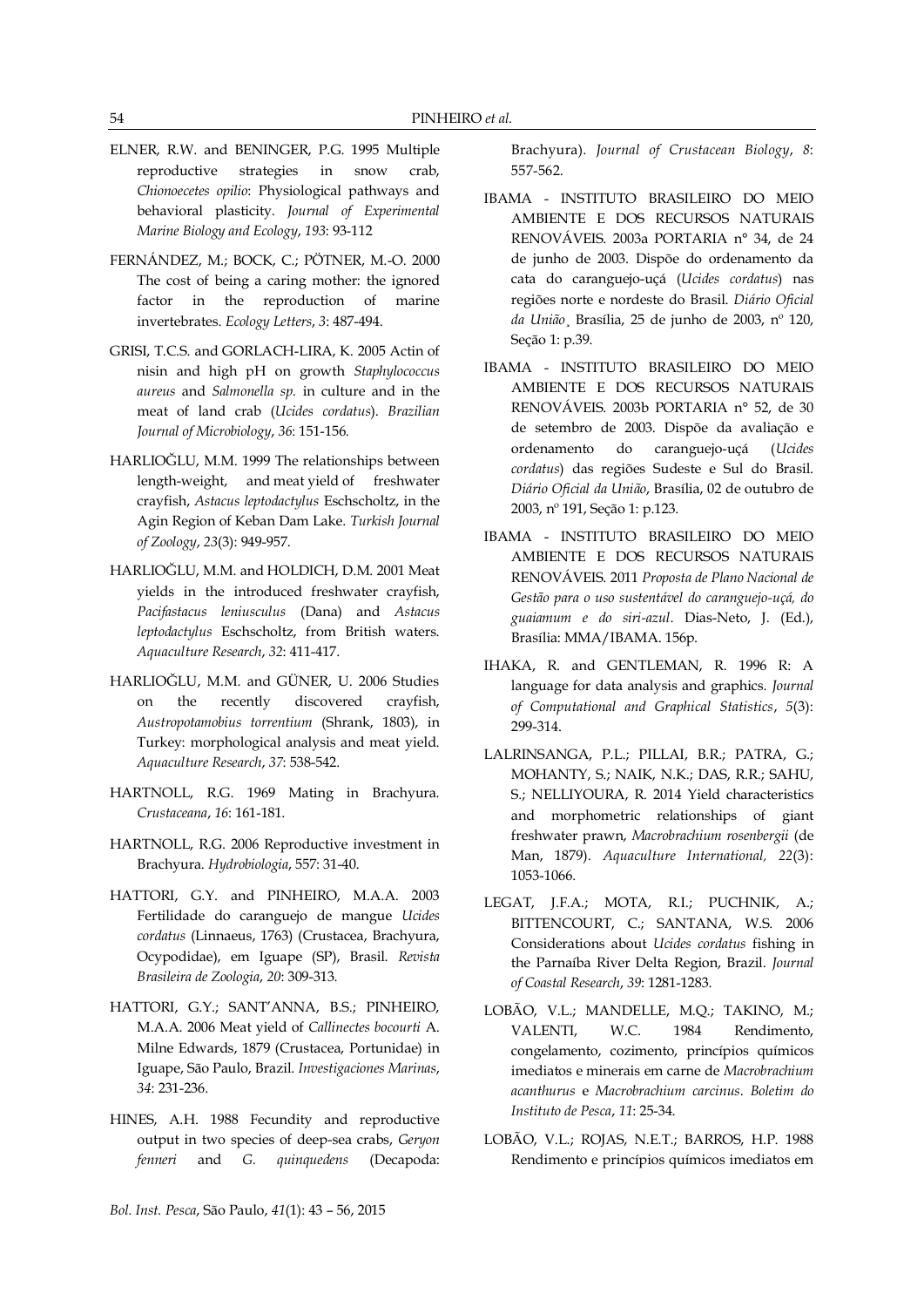carne de *Macrobrachium rosenbergii* (De Man) (Decapoda, Paleomonidae). *Boletim do Instituto de Pesca*, *15*: 81-87.

- MACHADO, D. 2007 Catadoras de caranguejo e saberes tradicionais na conservação de manguezais da Amazônia Brasileira. *Estudos Feministas*, *15*(2): 485-490.
- MARQUES, A.; TEIXEIRA, B.; BARRENTO, S.; ANACLETO, P.; CARVALHO, M.L.; NUNES, M.L. 2010 Chemical composition of Atlantic spider crab *Maja brachydactyla*: Human health implications. *Journal of Food Composition and Analysis*, *23*: 230-237
- MARTINS, M.C. 2009 As narradoras de Itaoca. In: MENDONÇA-FILHO, M. and NOBRE, M.T. *Política e afetividade: narrativas e trajetórias de pesquisa*. Salvador: EDUFBA; São Cristovão: EDUFES, p. 247-270.
- MATHAI, A. and DEVI, K.S. 1993 Studies on the biochemical composition of the muscle of the edible marine crab *[Scylla](http://apps.webofknowledge.com/full_record.do?product=UA&search_mode=GeneralSearch&qid=1&SID=1BkvsEISPprH3qm7OJG&page=3&doc=30) serrata*. *Indian Journal of Comparative Animal Physiology*, *11*(2): 155-161.
- MELO, G.A.S. 1996 *Manual de identificação dos Brachyura (caranguejos e siris) do litoral brasileiro*. Plêiade/FAPESP, São Paulo, 603p.
- MONTEIRO, M.A.B.; OLIVEIRA, F.P.; ARAÚJO, J.N.; FERNANDES, M.E.B. 2014 Productive chain of the mangrove crab (*Ucides cordatus*) in the town of Bragança, in the Northern Brazilian State of Para (Amazon Region). *Journal of Coastal Research*, *Special Issue 70*: 443-447.
- MOTA-ALVES, M.I. 1975 Sobre a reprodução do caranguejo-uçá, *Ucides cordatus* (Linnaeus), em mangues do Estado do Ceará (Brasil). *Arquivos de Ciências do Mar*, *15*: 85-91.
- NACZK, M.; WILLIAMS, J.; BRENNAN, K.; LIYANAPATHIRANA, C.; SHAHIDI, F. 2004 Compositional characteristics of green crab (*Carcinus maenas*). *Food Chemistry*, *88*: 429-434.
- NAGARAJU, G.P.C. 2011 Reproductive regulators in decapod crustaceans: an overview. *The Journal of Experimental Biology*, *214*, 3-16.
- OGAWA, M.; ALVES, T.T.; BRAZ-FILHO, R.; RODRIGUES, A.S.; MAIA, E.L. 1973 Industrialização do caranguejo uçá *Ucides cordatus* (Linnaeus). II - Aproveitamento dos

resíduos e carapaça. *Arquivos de Ciências do Mar*, *13*: 83-89.

- OGAWA, M.; SILVA, A.I.M. da, OGAWA, N.B.P.; MAIA, E.L.; NUNES, M.L. 2008 Adequações tecnológicas no processamento da carne de caranguejo. *Ciência e Tecnologia de Alimentos*, *28*: 78-82.
- OLIVEIRA, L.P.H. 1946 Estudos biológicos e ecológicos dos crustáceos comestíveis uçá e guaiamum, *Ucides cordatus* (Linnaeus) e *Cardisoma guanhumi* (Latreille) Brachyura, Gecarcinidae. *Memórias do Instituto Oswaldo Cruz*, *44*: 295-322.
- OSHIRO, L.M.Y.; SILVA, R.; SILVEIRA, C.M. 1999 Rendimento de carne nos caranguejos guaiá, *Menippe nodifrons* Stimpson, 1859 e guaiamum, *Cardisoma guanhumi* Latreille, 1825 (Crustacea, Decapoda, Brachyura) da Baía de Septiba. *Acta Biologica Leopoldensia*, *20*: 83-88.
- OSTRENSKY, A.; STERNHAIN, U.S.; BRUN, E.; WEGBECHER, F.X.; PESTANA, D. 1995 Análise da viabilidade técnico-econômica dos cultivos do caranguejo-uçá *Ucides cordatus* (Linnaeus, 1763) no litoral paranaense. *Arquivos de Biologia e Tecnologia*, *38*: 939-947.
- PAYEN, G.G. 1980-81 Aspects fondamentaux de I'endocrinologie de la reproduction chez les crustaces marins. *Oceanis*, *6*: 309-339.
- PEÑA, J.C.; VIVES-JIMÉNEZ, F.; SOLANO-LÓPEZ, V. 1994 Tamaños y proporción sexual de *Ucides occidentalis* (Crustacea: Gecarcinidae) em um manglar de Costa Rica. *Uniciencia, 11*: 97-99.
- PINHEIRO, M.A.A. and FISCARELLI, A.G. 2001 *Manual de apoio à fiscalização do caranguejo-uçá* (*Ucides cordatus*). Itajaí: CEPSUL/IBAMA. 43p.
- PINHEIRO, M.A.A. and FISCARELLI, A.G. 2009 Length-weight relationship of the carapace and condition factor of the mangrove crab *Ucides cordatus* (Linnaeus, 1763) (Crustacea, Brachyura, Ucididae). *Brazilian Archives of Biology and Technology*, *52*: 397-406.
- PINHEIRO, M.A.A. and FRANSOZO, A. 1999 Reproductive behavior of the swimming crab *Arenaeus cribrarius* (Lamarck, 1818) (Crustacea, Brachyura, Portunidae) in captivity. *Bulletin of Marine Science*, *64*(2): 243-253.